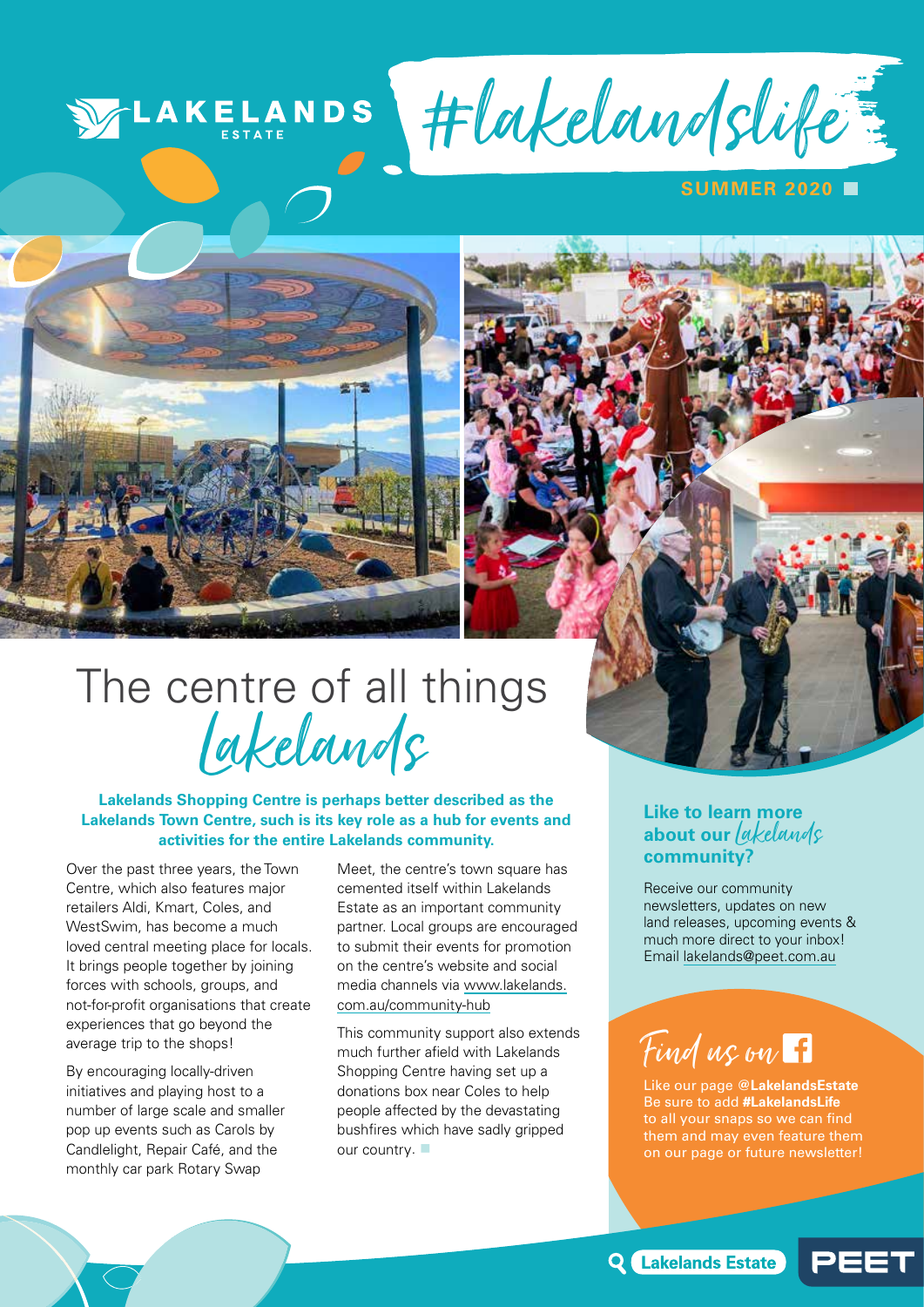# 2020 celebrates with<br>2,000 Repair Cafés

**The Lakelands Repair Café has come a long way in a short time, with 30 volunteer "fixer-uppers" on its books and a home at Lakelands Shopping Centre for its regular monthly sessions.**

Since launching in May 2019, the Lakelands Repair Cafe is part of a global initiative with a local focus. It provides a community meeting place for visitors to bring in broken items such as electronics, clocks, jewellery, toys, ceramics, clothing and furniture, and can learn to fix them with the help of a volunteer expert.

The Lakelands Repair Café is a free community service open from 10am to 1pm on the last Saturday of each month. If you are interested in becoming a volunteer, or if you have something broken,

then please come along or get in touch! In addition to the monthly sessions, the Lakelands Repair Cafe organiser and volunteer Jan Fawcett said there were plans to take the café to places such as refuges and homeless shelters where people could benefit from the repair skills of group members. It is also hoped the Repair Cafe can forge links with local schools so students can learn valuable skills from the volunteers.

The Lakelands Repair Café has received a \$3,000 grant from the WA Primary Health Alliance to help  *"Fixer-uppers" hard at work repairing broken items*

#### **DID YOU KNOW?**

*There are 2,000 Repair Cafés Worldwide, with an estimated 350,000+ repaired products. Combined, all Repair Cafés in the world together prevented around 350,000 kilos of waste in 2018. That is just as much as the total weight of 58 adult African elephants!*

with its expansion plans, including obtaining a generator to become more selfsufficient in its power needs.

For more information contact Mike & Jan Fawcett via email at jkfawc@gmail.com

# **Party with your**<br>*neighbours* on Peet!

Street get-to-gethers are one of the best ways to get to know your neighbours and form new friendships, and Lakelands locals have been enjoying them on Peet for some time now. Peet will help you get your party started with a donation of \$100 to go towards food and drink at any eligible event.

Residents at Lattitude Lakelands over 55's Lifestyle Village joined the celebration before Christmas with a happy gathering to mark the festive season, complete with a visit from Santa.

If you would like to host a Lakelands street party, contact Zoya from Creating Communities on 9284 0910 or zoya@creatingcommunities.com.au ■

 *Street get-to-gether in Lattitude, hosted by Joe and Anne McKeown*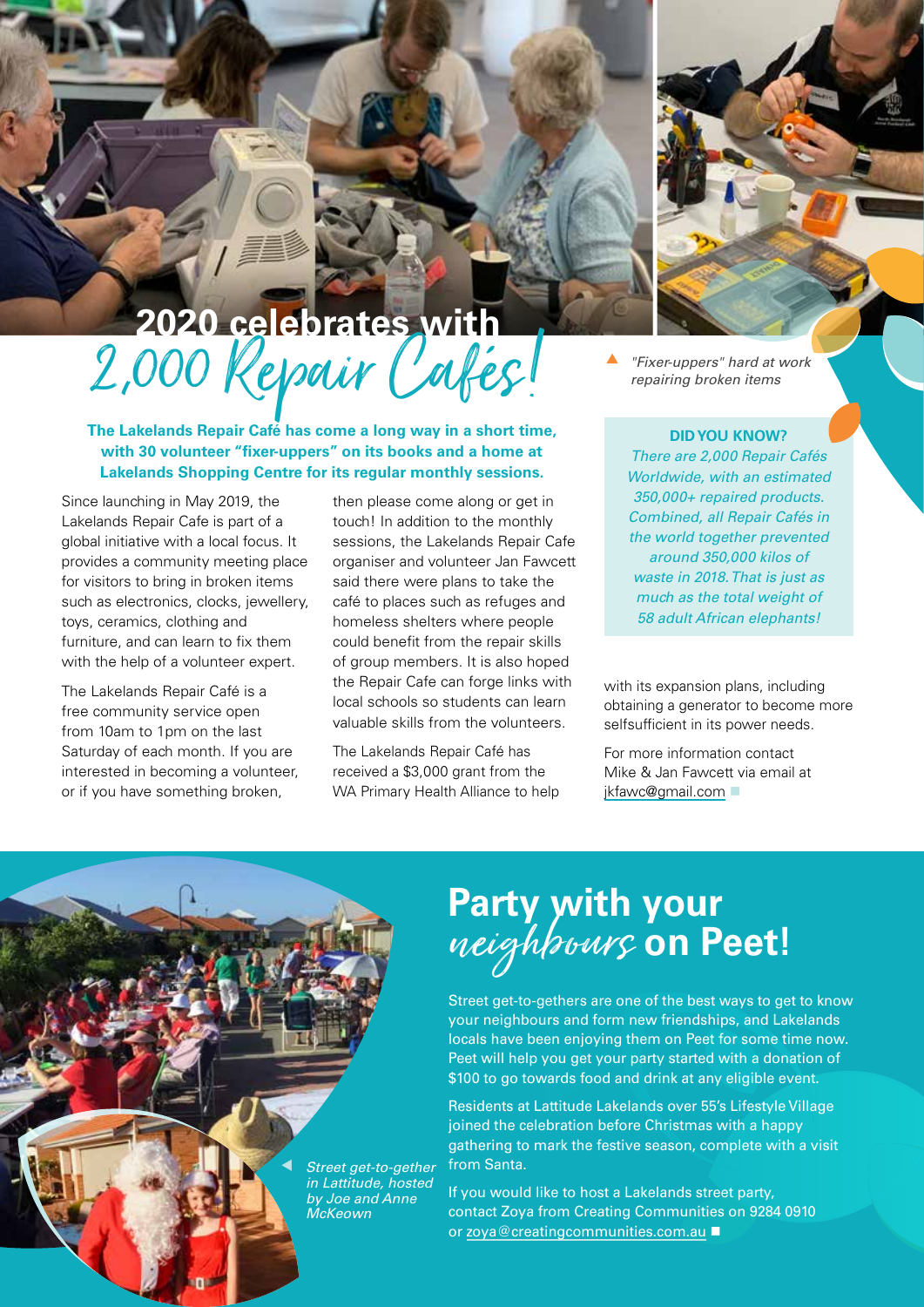## **Lakelands Refresh Womens Group**

Come along to the free morning tea meetings to build authentic friendships with women in the Lakelands area. With something fun always happening, from guest speakers to hands on activities, you're bound to have a good time.

For more information on these monthly events contact refresh@1church.net.au

Refresh is sponsored by Lakelands Community Church, Peet and the City of Mandurah. ■

*Happy 1st Birthday Refresh!*



# Scorchers Big Bash Community Day

Peet has again teamed up with the Perth Scorchers to bring the excitement of Big Bash League cricket action to local communities, with Lakelands hosting its very own Perth Scorchers Community Fan Day on Sunday 2nd February!

The event is taking place at Black Swan Lake park and includes an ultimate cricket workshop for young fans aged 6 to 13 run by the team from the WACA.

There will be the chance to meet some of the Scorchers' star players  *Scorchers Big Bash participants at the recent Wellard event*

and take part in a range of FREE family activities.

Peet is the Perth Scorchers' major partner of the men's team and official partner of the women's team for this summer's Big Bash League.

For more information about Peet and Perth Scorchers, or the Lakelands Community Fan Day event, visit www.peet.com.au/ about-us/perthscorchers

# The beating heart of Lakelands

**Lakelands Estate is well-known as a vibrant, safe and friendly community. But that doesn't happen by accident. It takes plenty of planning and coordination behind the scenes to make it a great place to live, with all the facilities, activities and services residents need.** 

One of the keys to Lakelands Estate's success is the Heartbeat group, which brings together agencies and organisations who have a passion to make Lakelands a first class community. They coordinate events and link groups together to improve communication, enable partnership, collaboration and avoid duplication of services.

The group was formed early in Lakelands' development when the community identified the need for a central focal point so that different groups working in isolation could come together. The idea was to create a social heartbeat for the community – hence the name Heartbeat.

It continues to fill that role, hosting four meetings a year with local key stakeholders including the City of Mandurah, schools, community groups, churches, and service providers such as banks, public health nurses, Lakelands Shopping Centre, local residents and Peet.

## lattitude

Refer a Friend to Lattitude Lakelands and you both could be rewarded with T&C's apply. Visit **retiretomandurah.com.au**  for more information.

Peet development manager Jared Robertson said Heartbeat had been invaluable to the success of Lakelands Estate.

"We recognise how important the relationships between key stakeholders are. It's a testament to everyone involved," he said.

"This group is not unique in a new housing development but it is an example of where it works well."